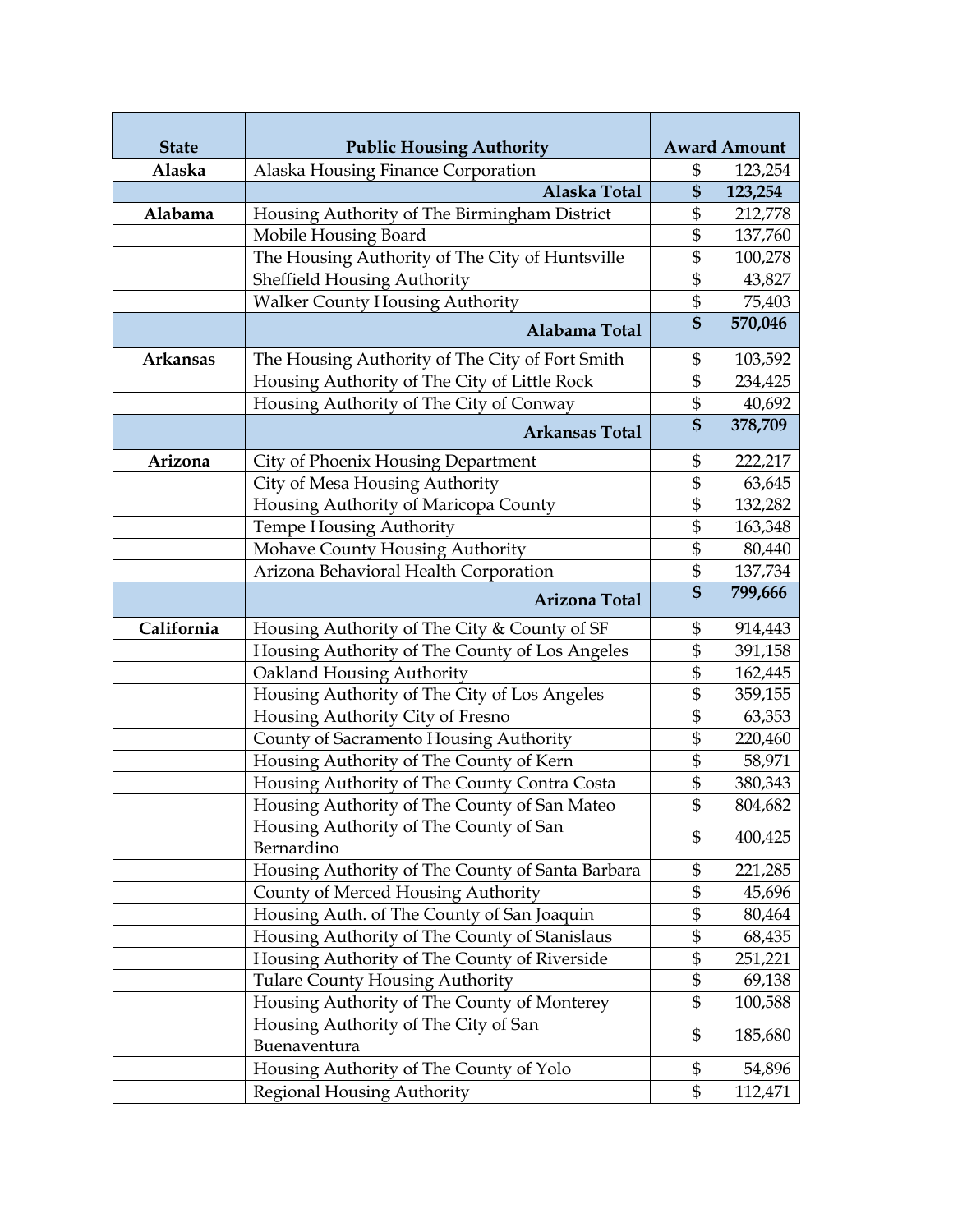|             | Housing Authority of County of Marin                  | \$             | 562,967      |
|-------------|-------------------------------------------------------|----------------|--------------|
|             | Berkeley Housing Authority                            | \$             | 458,426      |
|             | Santa Clara County Housing Authority                  | \$             | 1,500,038    |
|             | San Diego Housing Commission                          | \$             | 299,642      |
|             | Housing Authority of The City of San Luis Obispo      | \$             | 160,673      |
|             | Housing Authority of The County of Alameda            | \$             | 1,002,447    |
|             | Santa Cruz County Hsg Auth                            | \$             | 266,811      |
|             | Housing Authority of The City of Napa                 | \$             | 44,404       |
|             | Housing Authority of The City of Santa Barbara        | \$             | 431,502      |
|             | Carlsbad Housing & Neighborhood Services              | \$             | 160,585      |
|             | Mendocino County                                      | \$             | 40,928       |
|             | County of Sonoma                                      | \$             | 589,110      |
|             | Housing Authority of The City of Santa Ana            | \$             | 628,698      |
|             | <b>Orange County Housing Authority</b>                | \$             | 438,994      |
|             | County of Shasta Hsg Auth                             | \$             | 40,330       |
|             | City of Anaheim Housing Authority                     | \$             | 244,134      |
|             | Housing Authority of The County of San Diego          | \$             | 515,211      |
|             | Housing Authority of The City of Glendale             | \$             | 67,185       |
|             | Housing Authority of The City of Norwalk              | \$             | 60,944       |
|             | Housing Authority of The City of Pomona               | \$             | 108,892      |
|             | City of Vacaville                                     | \$             | 72,578       |
|             | City of Roseville                                     | \$             | 72,162       |
|             | County of Solano Hsg Auth                             | \$             | 30,467       |
|             | City of Oceanside Community Development               | \$             | 396,048      |
|             | Comm                                                  |                |              |
|             | <b>Placer County Housing Authority</b>                | \$             | 122,626      |
|             | County Of El Dorado Housing Authority                 | $\mathfrak{S}$ | 29,995       |
|             | California Total                                      |                | \$13,291,106 |
| Colorado    | Housing Authority of The City and County of<br>Denver | \$             | 287,406      |
|             | <b>Boulder Housing Partners</b>                       | \$             | 270,349      |
|             | Fort Collins Housing Authority                        | \$             | 261,490      |
|             | Arvada Housing Authority                              | \$             | 93,163       |
|             | Grand Junction Housing Authority                      | \$             | 111,585      |
|             | <b>Aurora Housing Authority</b>                       | \$             | 150,605      |
|             | <b>Adams County Housing Authority</b>                 | \$             | 61,143       |
|             | Jefferson County Housing Authority                    | \$             | 491,767      |
|             | Colorado Division of Housing                          | \$             | 690,297      |
|             | Colorado Total                                        | \$             | 2,417,805    |
| Connecticut | Housing Authority of The City of Norwalk              | \$             | 313,727      |
|             | Housing Authority of The City of Hartford             | \$             | 120,732      |
|             | Housing Authority of The City of Stamford             | \$             | 337,143      |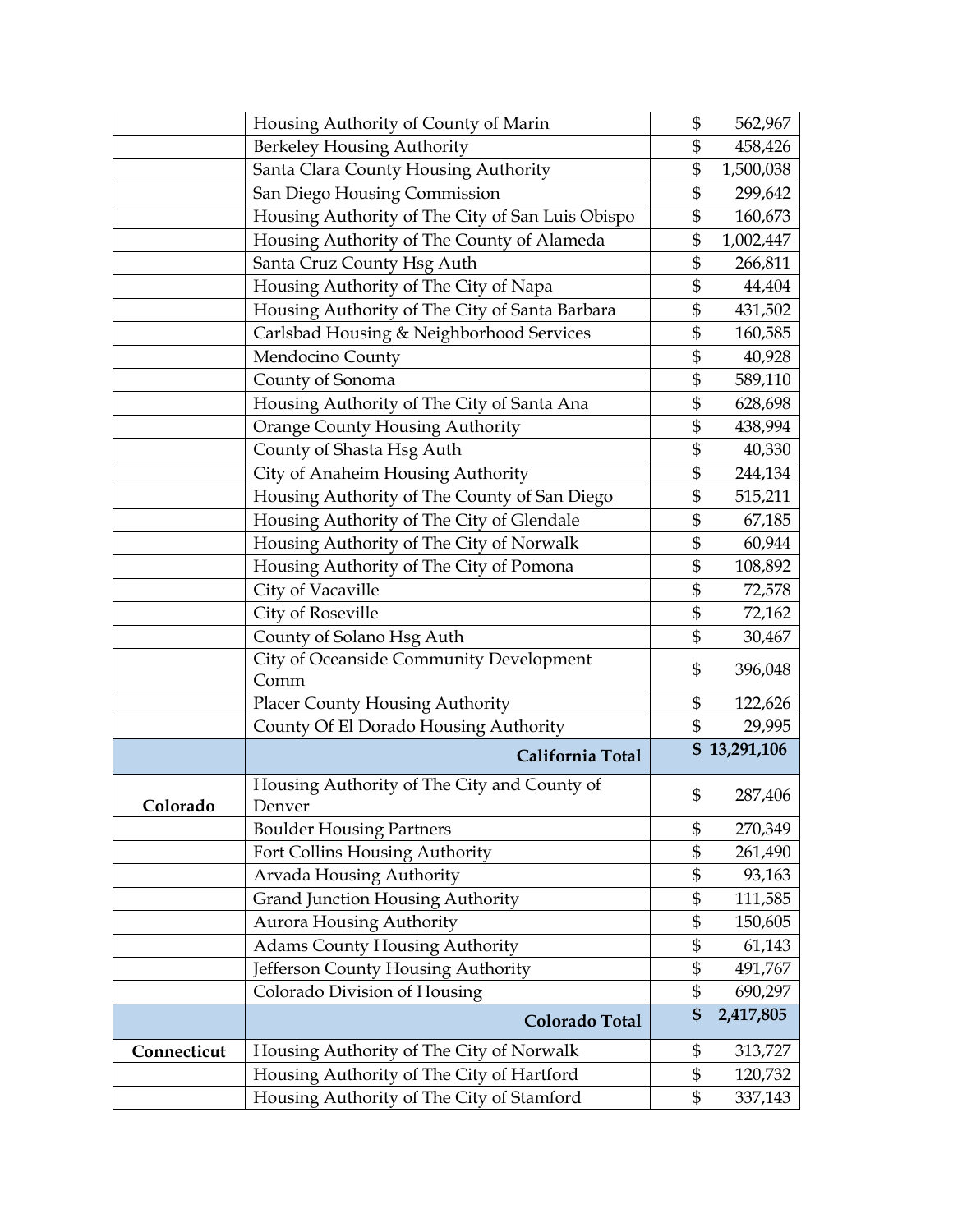|                         | Housing Authority of The City of Danbury         | \$<br>210,179   |
|-------------------------|--------------------------------------------------|-----------------|
|                         | <b>Bristol Housing Authority</b>                 | \$<br>84,840    |
|                         | West Haven Housing Authority                     | \$<br>39,859    |
|                         | Housing Authority of The Town of Windsor         | \$<br>112,012   |
|                         | <b>Connecticut Department of Housing</b>         | \$<br>472,895   |
|                         | <b>Connecticut Total</b>                         | \$<br>1,691,387 |
| District of<br>Columbia | D.C. Housing Authority                           | \$<br>480,501   |
|                         | <b>Community Connections</b>                     | \$<br>275,681   |
|                         | <b>District of Columbia</b>                      | \$<br>756,182   |
| Delaware                | Delaware State Housing Authority                 | \$<br>125,530   |
|                         | <b>Delaware Total</b>                            | \$<br>125,530   |
| Florida                 | Tampa Housing Authority                          | \$<br>361,284   |
|                         | Orlando Housing Authority                        | \$<br>117,099   |
|                         | Miami Dade Public Housing and Community Dev      | \$<br>1,341,862 |
|                         | Housing Authority of City of Daytona Beach       | \$<br>146,744   |
|                         | Sarasota Housing Authority                       | \$<br>161,850   |
|                         | Housing Authority of The City of Fort Lauderdale | \$<br>66,468    |
|                         | Housing Authority of The City of Cocoa           | \$<br>26,162    |
|                         | Housing Authority of New Smyrna Beach            | \$<br>154,579   |
|                         | Housing Authority of The County of Flagler       | \$<br>67,294    |
|                         | Seminole County Housing Authority                | \$<br>75,516    |
|                         | Housing Authority of The City of Fort Myers      | \$<br>233,944   |
|                         | Gainesville Housing Authority                    | \$<br>181,816   |
|                         | <b>Hialeah Housing Authority</b>                 | \$<br>594,010   |
|                         | Housing Authority of The City of Homestead       | \$<br>214,299   |
|                         | Alachua County                                   | \$<br>206,018   |
|                         | Deland Housing Authority                         | \$<br>223,542   |
|                         | Tallahassee Housing Authority                    | \$<br>64,814    |
|                         | <b>Broward County Housing Authority</b>          | \$<br>304,883   |
|                         | Palm Beach County Housing Authority              | \$<br>297,355   |
|                         | Orange County Housing & Community<br>Development | \$<br>139,085   |
|                         | Pasco County Housing Authority                   | \$<br>159,050   |
|                         | <b>Walton County Housing Authority</b>           | \$<br>37,340    |
|                         | County of Volusia Dept. Of Community Services    | \$<br>58,900    |
|                         | Dania Beach Housing Authority                    | \$<br>225,363   |
|                         | Lee County Housing Authority                     | \$<br>132,980   |
|                         | Miami Hsg Conservation                           | \$<br>141,719   |
|                         | Carrfour Supportive Housing, Inc.                | \$<br>406,234   |
|                         | Boley Centers, Inc.                              | \$<br>71,119    |
|                         | <b>Florida Total</b>                             | \$<br>6,211,329 |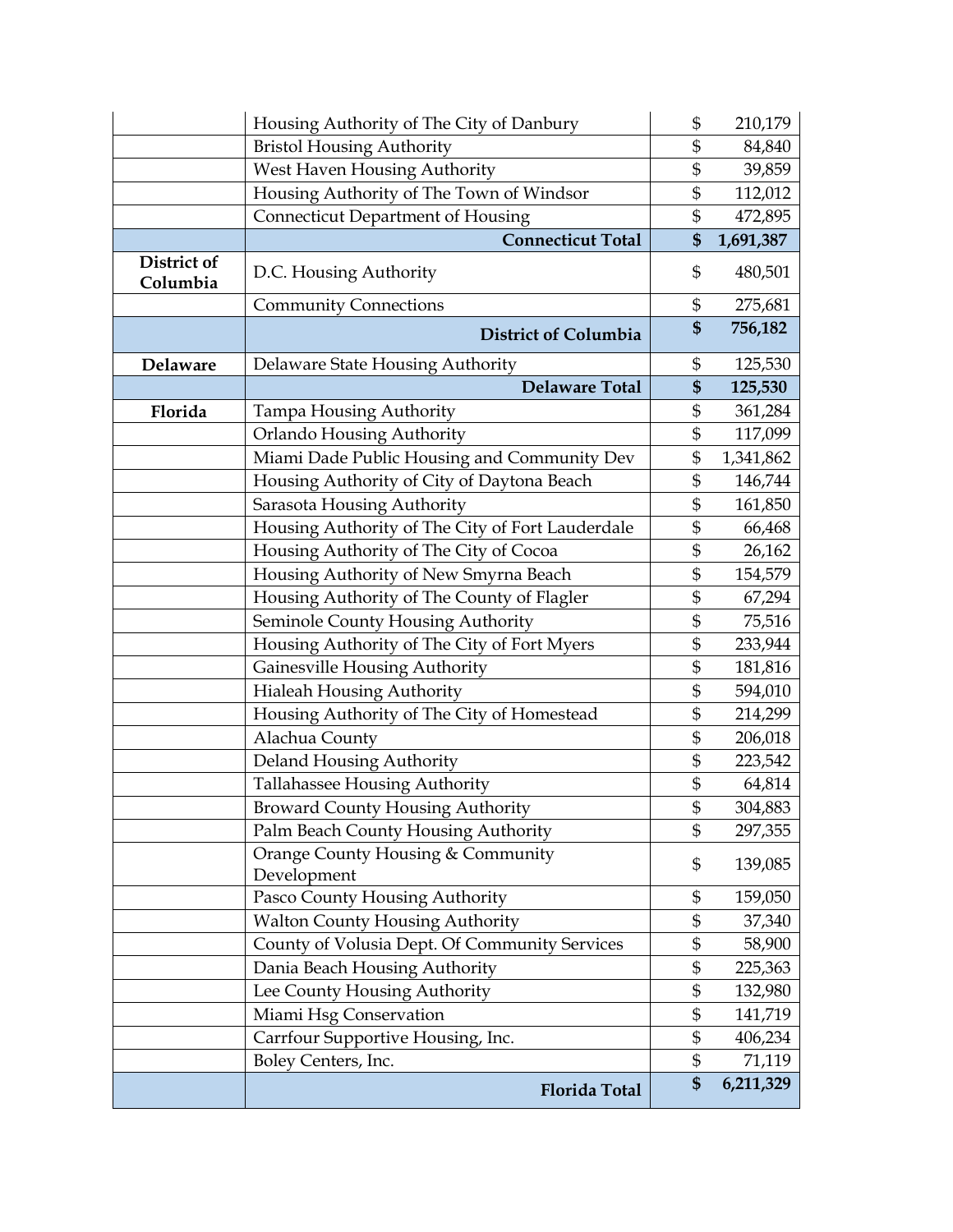| Georgia         | Housing Authority of The City of Atlanta Georgia                          | \$              | 78,283    |
|-----------------|---------------------------------------------------------------------------|-----------------|-----------|
|                 | Housing Authority of The City of Albany                                   | \$              | 59,285    |
|                 | Housing Authority of The City of Carrollton                               | \$              | 61,534    |
|                 | Northwest Ga Housing Authority                                            | \$              | 30,860    |
|                 | Georgia Residential Finance                                               | \$              | 162,558   |
|                 | <b>Georgia Total</b>                                                      | \$              | 392,520   |
| Guam            | Guam Housing & Urban Renewal Authority                                    | \$              | 51,453    |
|                 | <b>Guam Total</b>                                                         | \$              | 51,453    |
| Hawaii          | County of Hawaii                                                          | \$              | 29,455    |
|                 | Hawaii Public Housing Authority                                           | \$              | 269,084   |
|                 | Hawaii Total                                                              | \$              | 298,539   |
| Iowa            | Des Moines Municipal Housing Agency                                       | \$              | 101,587   |
|                 | City of Iowa City Housing Authority                                       | \$              | 119,972   |
|                 | Municipal Housing Agency of Council Bluffs                                | \$              | 120,880   |
|                 | Eastern Iowa Regional Housing Authority                                   | \$              | 36,751    |
|                 | <b>Iowa Total</b>                                                         | \$              | 379,190   |
| Idaho           | Housing Authority of The City of Pocatello                                | \$              | 35,066    |
|                 | <b>Boise City Housing Authority</b>                                       | \$              | 113,172   |
|                 | Ada County Housing Authority                                              | \$              | 57,293    |
|                 | Idaho Housing and Finance Association                                     | \$              | 152,425   |
|                 |                                                                           |                 |           |
|                 | <b>Idaho Total</b>                                                        | \$              | 357,956   |
| <b>Illinois</b> | Chicago Housing Authority                                                 | \$              | 283,480   |
|                 | Peoria Housing Authority                                                  | \$              | 93,975    |
|                 | Springfield Housing Authority                                             | \$              | 165,986   |
|                 | Housing Authority of Champaign County                                     | \$              | 88,883    |
|                 | Housing Authority of Joliet                                               | \$              | 345,824   |
|                 | Housing Authority Cook County                                             | \$              | 279,969   |
|                 | Housing Authority of The City of Waukegan                                 | \$              | 70,728    |
|                 | Housing Authority of The City of Bloomington, IL                          | \$              | 18,433    |
|                 | Housing Authority of The County of Jackson, IL.                           | \$              | 15,798    |
|                 | Housing Authority of The County of Lake, IL.                              | \$              | 146,469   |
|                 | Winnebago County Housing Authority                                        | \$              | 100,970   |
|                 | Dupage Housing Authority                                                  | \$              | 183,205   |
|                 | Housing Authority of The Village of Oak Park                              | \$              | 78,065    |
|                 | Kendall Housing Authority                                                 | \$              | 95,918    |
|                 | <b>Illinois Total</b>                                                     | $\overline{\$}$ | 1,967,703 |
| Indiana         | Fort Wayne Housing Authority                                              | \$              | 180,560   |
|                 | Kokomo Housing Authority                                                  | \$              | 29,430    |
|                 | Indianapolis Housing Agency<br>Housing Authority of The City of Lafayette | \$<br>\$        | 103,457   |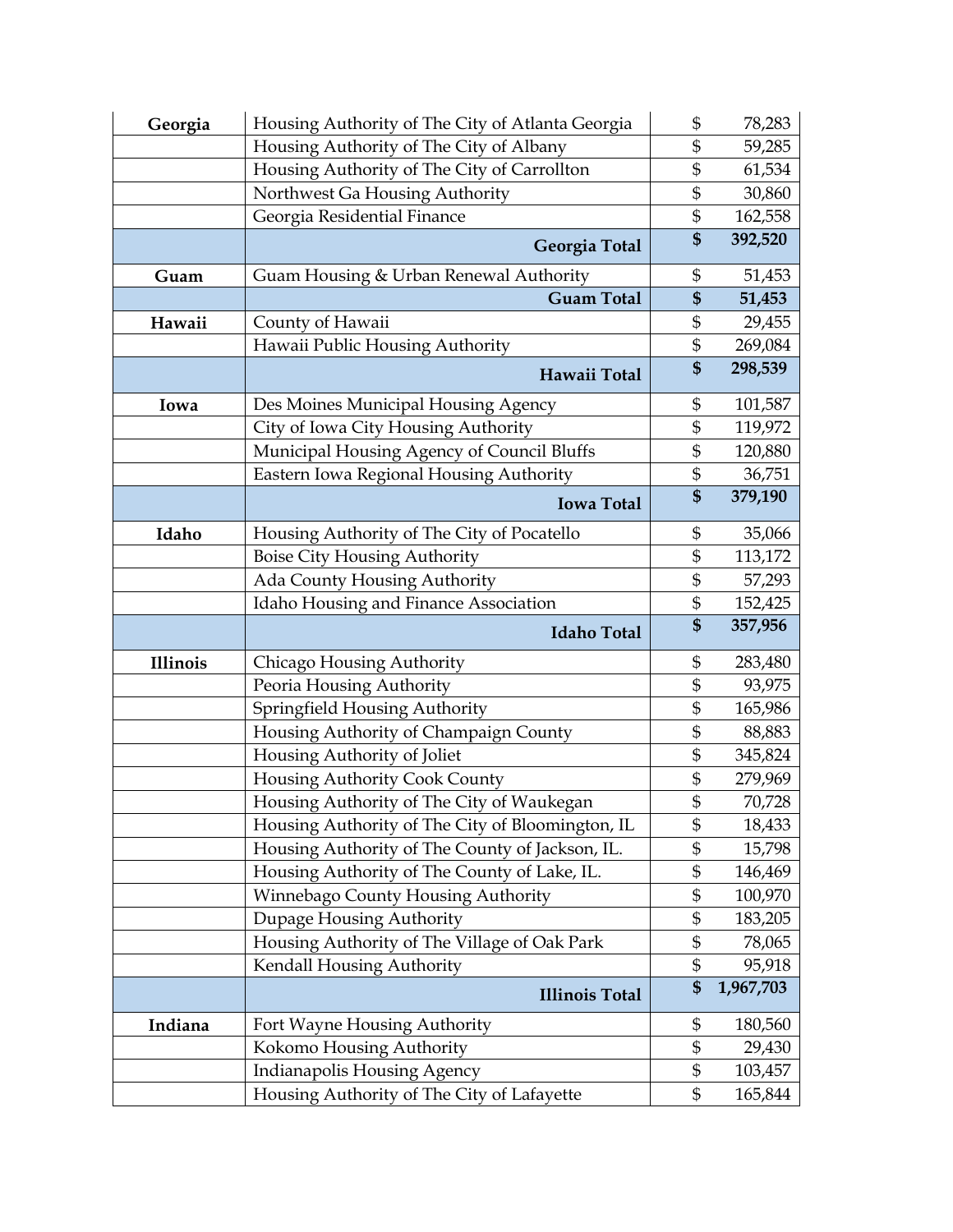|               | Indiana Housing and Community Development<br>Au | \$<br>88,552    |
|---------------|-------------------------------------------------|-----------------|
|               | <b>Indiana Total</b>                            | \$<br>567,843   |
| Kansas        | Salina Housing Authority                        | \$<br>71,882    |
|               | Lawrence/Douglas County Housing Authority       | \$<br>85,992    |
|               | <b>Kansas Total</b>                             | \$<br>157,874   |
| Kentucky      | Louisville Metro Housing Authority              | \$<br>358,052   |
|               | Housing Authority of Lexington                  | \$<br>162,755   |
|               | City of Bowling Green Housing Division          | \$<br>44,162    |
|               | Kentucky Housing Corporation-State Agency       | \$<br>263,488   |
|               | <b>Kentucky Total</b>                           | \$<br>828,457   |
| Louisiana     | Housing Authority of New Orleans                | \$<br>242,659   |
|               | Housing Authority of Shreveport                 | \$<br>87,781    |
|               | Housing Authority of The City of Lafayette      | \$<br>216,477   |
|               | <b>Bossier Parish Section 8</b>                 | \$<br>17,599    |
|               | Louisiana Housing Authority                     | \$<br>244,692   |
|               | Louisiana Total                                 | \$<br>809,208   |
| Massachusetts | Lowell Housing Authority                        | \$<br>193,027   |
|               | <b>Boston Housing Authority</b>                 | \$<br>1,013,445 |
|               | Cambridge Housing Authority                     | \$<br>414,213   |
|               | Chicopee Housing Authority                      | \$<br>23,987    |
|               | <b>Taunton Housing Authority</b>                | \$<br>199,066   |
|               | Quincy Housing Authority                        | \$<br>756,640   |
|               | <b>Brockton Housing Authority</b>               | \$<br>82,655    |
|               | Northampton Housing Authority                   | \$<br>37,604    |
|               | Somerville Housing Authority                    | \$<br>153,398   |
|               | Springfield Housing Authority                   | \$<br>194,250   |
|               | <b>Falmouth Housing Authority</b>               | \$<br>134,897   |
|               | <b>Plymouth Housing Authority</b>               | \$<br>115,570   |
|               | <b>Amherst Housing Authority</b>                | \$<br>25,745    |
|               | Franklin County Regional Housing Authority      | \$<br>20,510    |
|               | Yarmouth Housing Authority                      | \$<br>106,304   |
|               | <b>Greenfield Housing Authority</b>             | \$<br>19,710    |
|               | <b>Chelmsford Housing Authority</b>             | \$<br>168,025   |
|               | Mansfield Housing Authority                     | \$<br>40,271    |
|               | Milton Housing Authority                        | \$<br>139,835   |
|               | Sandwich Housing Authority                      | \$<br>277,855   |
|               | The Bridge of Central Massachusetts             | \$<br>237,409   |
|               | Bridgewell                                      | \$<br>165,787   |
|               | Community Teamwork, Inc.                        | \$<br>88,442    |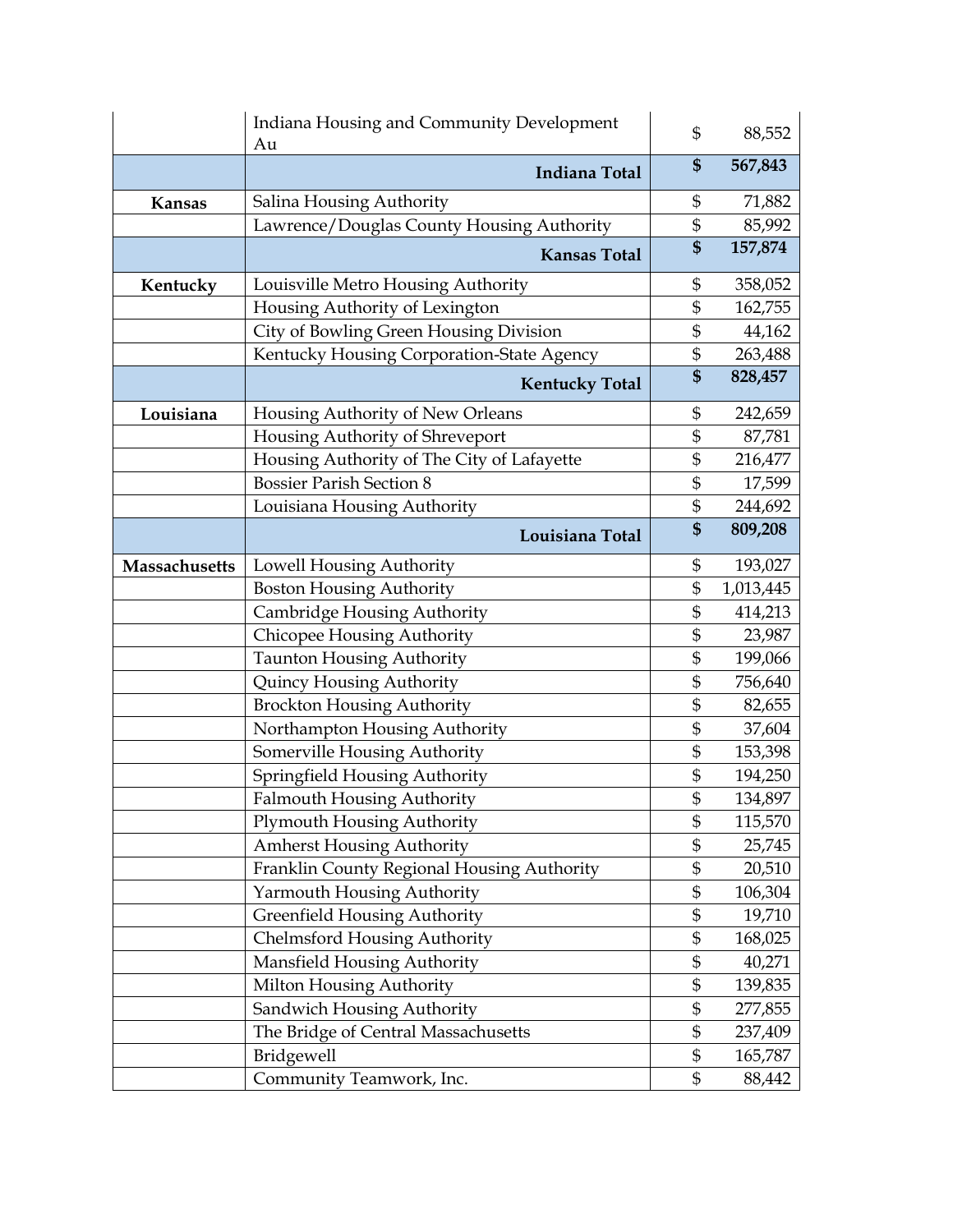|           | Department of Housing & Community             | \$<br>286,561   |
|-----------|-----------------------------------------------|-----------------|
|           | Development                                   |                 |
|           | <b>Massachusetts Total</b>                    | \$<br>4,895,206 |
| Maryland  | Housing Authority of Baltimore City           | \$<br>296,795   |
|           | Frederick Housing Authority                   | \$<br>106,291   |
|           | Housing Opprty Com of Montgomery Co           | \$<br>495,102   |
|           | Housing Commisson Of Anne Arundel County      | \$<br>140,087   |
|           | Housing Authority of St. Mary's County, MD    | \$<br>615,159   |
|           | Housing Authority of Calvert County           | \$<br>53,929    |
|           | Howard County Housing Commission              | \$<br>236,474   |
|           | Housing Authority of Washington County        | \$<br>33,460    |
|           | <b>Cecil County Housing Agency</b>            | \$<br>68,953    |
|           | Carroll County Housing & Community Dev        | \$<br>144,190   |
|           | Baltimore County, Md                          | \$<br>310,861   |
|           | MD Dept. Of Housing and Community             | \$<br>96,935    |
|           | Development                                   |                 |
|           | <b>Maryland Total</b>                         | \$<br>2,598,236 |
| Maine     | Portland Housing Authority                    | \$<br>101,294   |
|           | Presque Isle Housing Authority                | \$<br>43,523    |
|           | Lewiston Housing Authority                    | \$<br>93,605    |
|           | The Housing Authority of The City of Westbroo | \$<br>190,963   |
|           | <b>Bath Housing Authority</b>                 | \$<br>52,993    |
|           | <b>Augusta Housing Authority</b>              | \$<br>37,990    |
|           | Maine State Housing Authority                 | \$<br>48,357    |
|           | <b>Maine Total</b>                            | \$<br>568,725   |
| Michigan  | Detroit Housing Commission                    | \$<br>180,839   |
|           | Pontiac Housing Commission                    | \$<br>63,232    |
|           | Port Huron Housing Commission                 | \$<br>59,135    |
|           | Melvindale Housing Commission                 | \$<br>56,398    |
|           | Ann Arbor Housing Commission                  | \$<br>421,648   |
|           | <b>Grand Rapids Housing Commission</b>        | \$<br>242,200   |
|           | <b>Wyoming Housing Commission</b>             | \$<br>68,490    |
|           | Housing Services Mid-Michigan                 | \$<br>215,974   |
|           | Michigan State Housing Development Authority  | \$<br>205,423   |
|           | Michigan Total                                | \$<br>1,513,339 |
| Minnesota | Public Housing Agency of The City of St Paul  | \$<br>321,580   |
|           | PHA In and For the City of Minneapolis        | \$<br>616,285   |
|           | HRA of Duluth, Minnesota                      | \$<br>47,046    |
|           | HRA of St. Cloud, Minnesota                   | \$<br>56,970    |
|           | Mankato Eda                                   | \$<br>154,840   |
|           | Housing Authority of St Louis Park, Minnesota | \$<br>37,142    |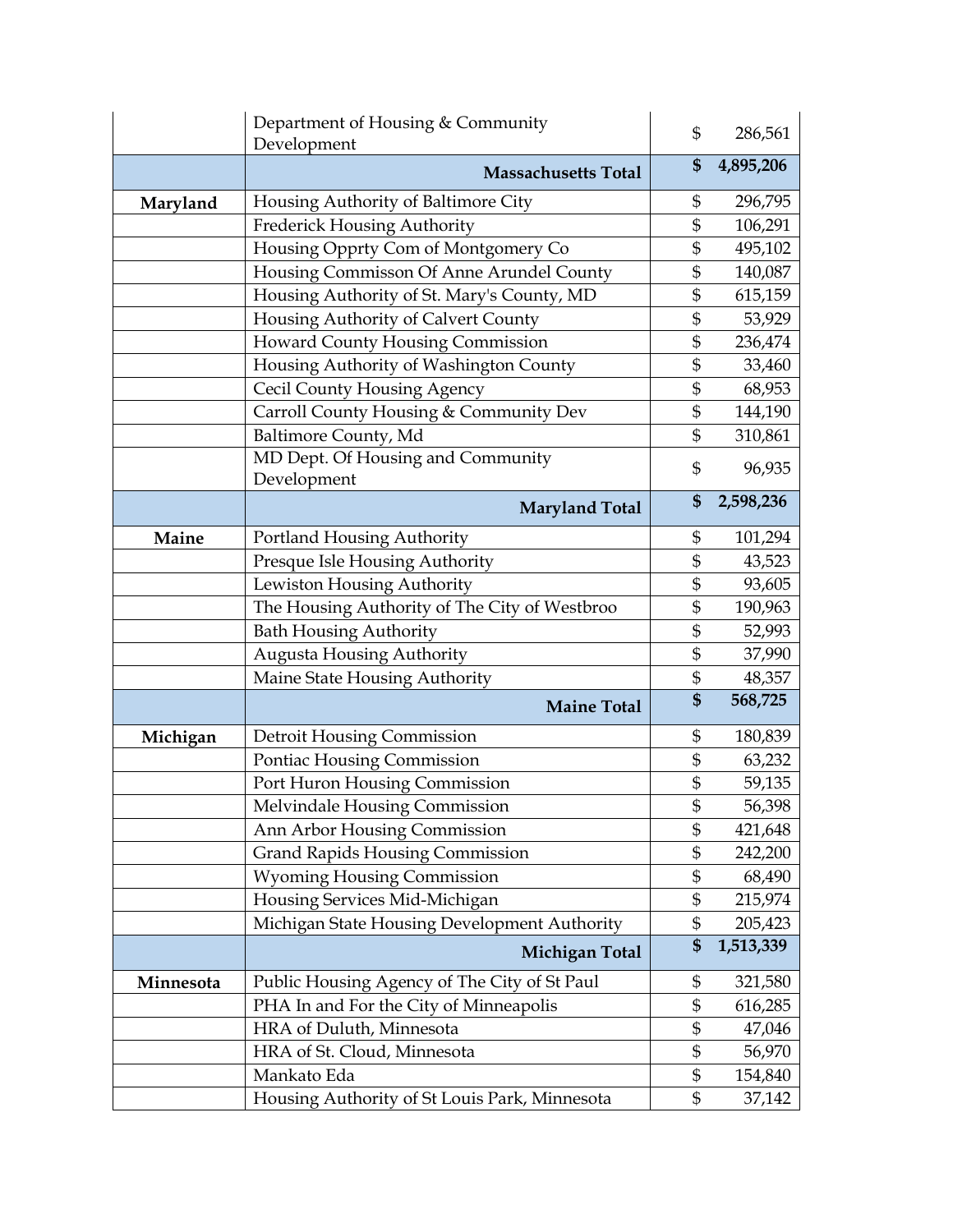|                   | Dakota County Cda                                   | \$<br>54,699    |
|-------------------|-----------------------------------------------------|-----------------|
|                   | <b>Olmsted County Hra</b>                           | \$<br>69,593    |
|                   | Itasca County Hra                                   | \$<br>46,563    |
|                   | Metropolitan Council                                | \$<br>431,476   |
|                   | Clay County Hra                                     | \$<br>194,264   |
|                   | <b>Todd County Hra</b>                              | \$<br>56,552    |
|                   | <b>Scott County Community Development Agency</b>    | \$<br>26,648    |
|                   | Rice County Hra                                     | \$<br>33,157    |
|                   | Washington County Cda                               | \$<br>70,899    |
|                   | <b>Mental Health Resources</b>                      | \$<br>147,616   |
|                   | Radias Health                                       | \$<br>82,850    |
|                   | Minnesota Total                                     | \$<br>2,448,180 |
| Missouri          | St. Louis Housing Authority                         | \$<br>65,488    |
|                   | St. Joseph Housing Authority                        | \$<br>45,201    |
|                   | Housing Authority of St. Louis County               | \$<br>452,439   |
|                   | Housing Authority of The City of Columbia, MO       | \$<br>34,465    |
|                   | Springfield Housing Authority                       | \$<br>12,975    |
|                   | Lincoln County Public Housing Agency                | \$<br>105,148   |
|                   | St. Francois County Public Housing Agency           | \$<br>71,244    |
|                   | Franklin County Public Housing Agency               | \$<br>163,415   |
|                   | <b>ESCSWA Dba Jasper Cty Public Housing Agency</b>  | \$<br>98,402    |
|                   | <b>St Charles County Housing Assistance Program</b> | \$<br>79,486    |
|                   | Missouri Total                                      | \$<br>1,128,263 |
|                   |                                                     |                 |
| Mississippi       | Tennessee Valley Regional Housing Authority         | \$<br>123,375   |
|                   | Mississippi Regional Housing Authority No. Iv       | \$<br>50,905    |
|                   | Mississippi Regional Housing Authority No. Viii     | \$<br>58,037    |
|                   | Mississippi Regional Housing Authority No. Vii      | \$<br>30,609    |
|                   | The Housing Authority of The City of Jackson        | \$<br>64,279    |
|                   | Mississippi Total                                   | \$<br>327,205   |
| Montana           | Missoula Housing Authority                          | \$<br>41,523    |
|                   | Montana Department of Commerce                      | \$<br>109,677   |
|                   | Montana Total                                       | \$<br>151,200   |
| North<br>Carolina | Housing Authority of The City of Wilmington         | \$<br>65,624    |
|                   | Housing Authority of The City of Charlotte          | \$<br>110,310   |
|                   | Housing Authority of The City of High Point         | \$<br>128,843   |
|                   | Housing Authority of The City of Asheville          | \$<br>88,886    |
|                   | Fayetteville Metropolitan Housing Authority         | \$<br>89,687    |
|                   | Housing Authority of The City of Winston-Salem      | \$<br>169,842   |
|                   | The Housing Authority of The City of Durham         | \$<br>53,037    |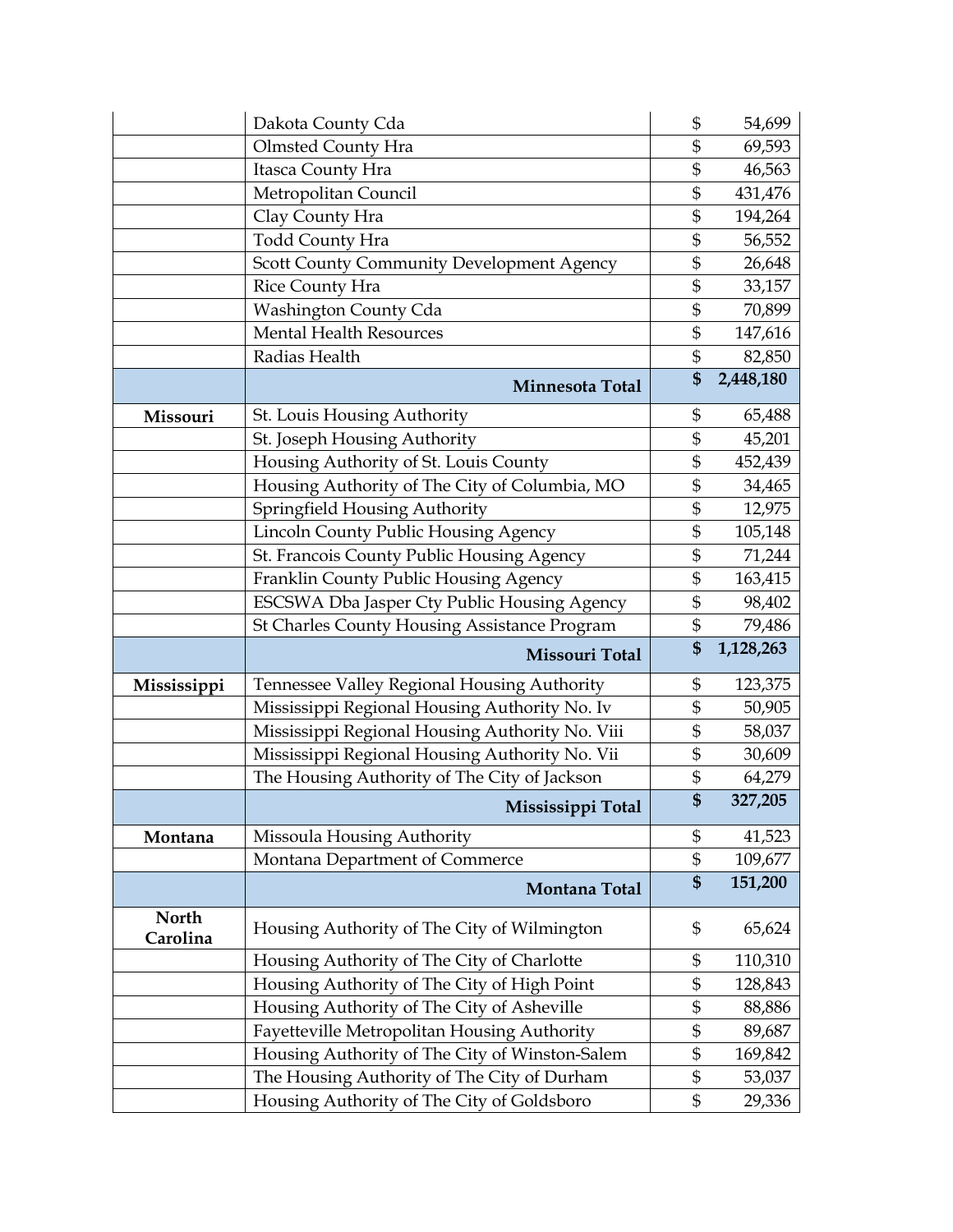|                         | Rocky Mount Housing Authority                 | \$<br>48,054    |
|-------------------------|-----------------------------------------------|-----------------|
|                         | Housing Authority of The City of Wilson       | \$<br>9,809     |
|                         | Housing Authority of The County of Wake       | \$<br>22,084    |
|                         | City of Hickory Public Housing Authority      | \$<br>41,524    |
|                         | Gastonia Housing Authority                    | \$<br>83,950    |
|                         | Monroe Housing Authority                      | \$<br>79,199    |
|                         | Mid-East Regional Housing Authority           | \$<br>21,819    |
|                         | Chatham County Housing Authority              | \$<br>37,604    |
|                         | Sandhills Community Action Program, Inc.      | \$<br>47,428    |
|                         | Western Piedmont Council of Governments       | \$<br>169,122   |
|                         | Northwestern Regional Housing Authority       | \$<br>116,862   |
|                         | North Carolina Commission of Indian Affairs   | \$<br>46,756    |
|                         | <b>North Carolina Total</b>                   | \$<br>1,459,776 |
| North Dakota            | Housing Authority of The City of Williston    | \$<br>16,565    |
|                         | Great Plains Housing Authority (Stutsman, Nd) | \$<br>131,059   |
|                         | <b>Grand Forks Housing Authority</b>          | \$<br>130,717   |
|                         | Fargo Housing and Redevelopment Authority     | \$<br>279,834   |
|                         | Minot Housing Authority                       | \$<br>47,458    |
|                         | <b>Burleigh County Housing Authority</b>      | \$<br>34,349    |
|                         | North Dakota Total                            | \$<br>639,982   |
| Nebraska                | <b>Omaha Housing Authority</b>                | \$<br>29,006    |
|                         | Lincoln Housing Authority                     | \$<br>57,883    |
|                         | Kearney Housing Agency                        | \$<br>14,265    |
|                         | Douglas County Housing Authority              | \$<br>70,795    |
|                         | <b>Bellevue Housing Authority</b>             | \$<br>20,198    |
|                         | Nebraska Total                                | \$<br>192,147   |
| <b>New</b><br>Hampshire | Manchester Housing & Redevelopment Authority  | \$<br>114,285   |
|                         | Keene Housing                                 | \$<br>41,624    |
|                         | Harbor Homes, Inc.                            | \$<br>301,656   |
|                         | New Hampshire Housing Finance Agency          | \$<br>490,693   |
|                         | <b>New Hampshire Total</b>                    | \$<br>948,258   |
| <b>New Jersey</b>       | Newark Housing Authority                      | \$<br>558,390   |
|                         | Elizabeth Housing Authority                   | \$<br>411,792   |
|                         | North Bergen Housing Authority                | \$<br>122,371   |
|                         | Housing Authority City of Jersey City         | \$<br>146,650   |
|                         | Pleasantville Housing Authority               | \$<br>66,509    |
|                         | Bergen County Housing Authority               | \$<br>169,805   |
|                         | Morris County Housing Authority               | \$<br>73,707    |
|                         | Somerville Housing Authority                  | \$<br>37,572    |
|                         | Manville Housing Authority                    | \$<br>33,306    |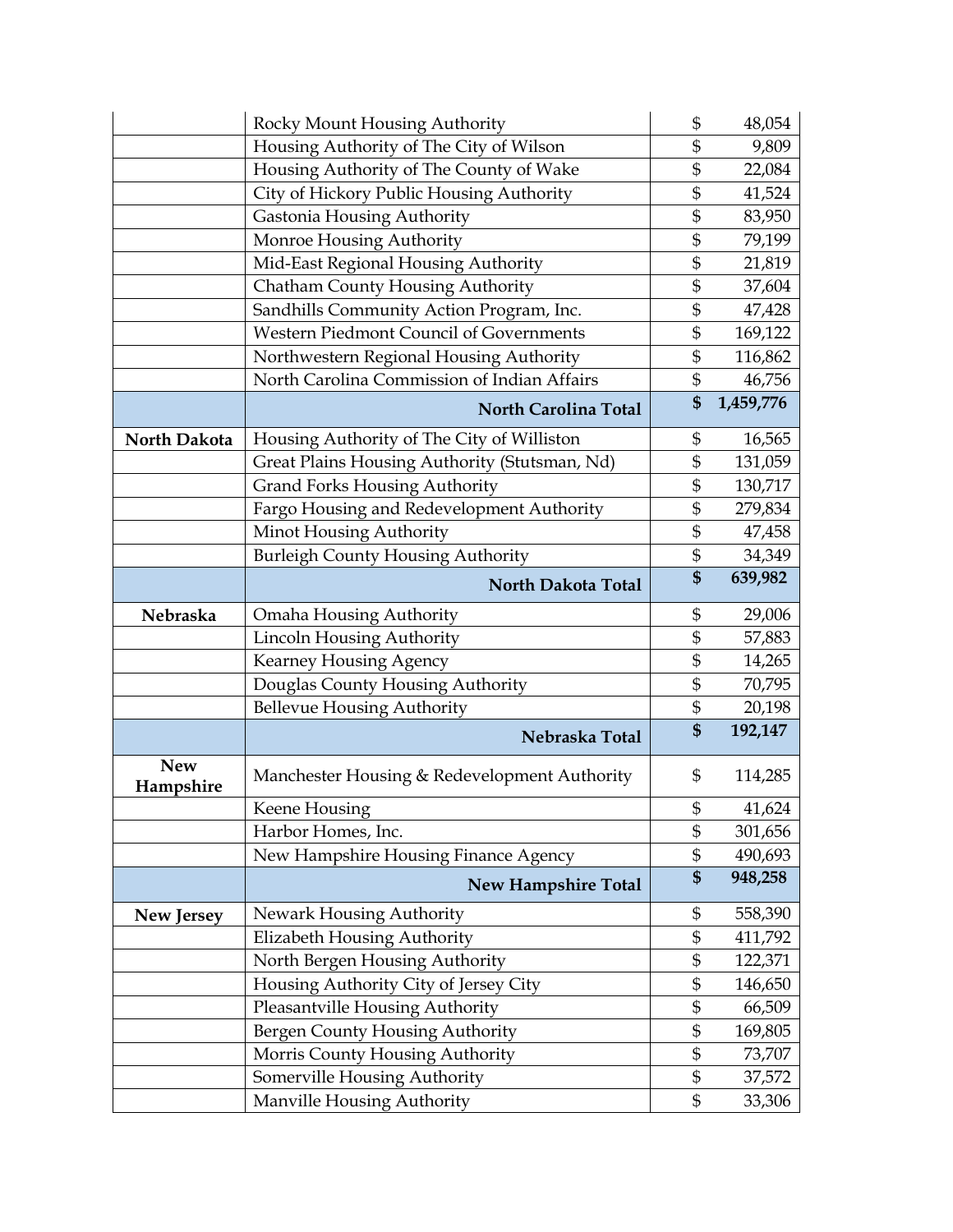|                   | <b>Gloucester County Housing Authority</b>                                       | \$<br>125,872            |
|-------------------|----------------------------------------------------------------------------------|--------------------------|
|                   | Collaborative Support Programs of NJ                                             | \$<br>197,688            |
|                   | State of Nj Dept. of Comm. Affairs                                               | \$<br>326,214            |
|                   | <b>New Jersey Total</b>                                                          | \$<br>2,269,876          |
| <b>New Mexico</b> | Housing Authority of The County of Santa Fe                                      | \$<br>56,610             |
|                   | <b>New Mexico Total</b>                                                          | \$<br>56,610             |
| Nevada            | Southern Nevada Regional Housing Authority                                       | \$<br>367,781            |
|                   | Nevada Total                                                                     | \$<br>367,781            |
| <b>New York</b>   | <b>Syracuse Housing Authority</b>                                                | \$<br>170,872            |
|                   | <b>Buffalo Municipal Housing Authority</b>                                       | \$<br>34,561             |
|                   | <b>Utica Housing Authority</b>                                                   | \$<br>58,501             |
|                   | <b>Troy Housing Authority</b>                                                    | \$<br>134,468            |
|                   | Rochester Housing Authority                                                      | \$<br>185,628            |
|                   | Auburn Housing Authority                                                         | \$<br>42,923             |
|                   | NYC Dept Of Housing Preservation and Dev                                         | \$<br>387,706            |
|                   | Port Jervis Cda                                                                  | \$<br>69,190             |
|                   | Village of Kiryas Joel HA                                                        | \$<br>102,101            |
|                   | City of Buffalo                                                                  | \$<br>65,073             |
|                   | Nys Housing Trust Fund Corporation                                               | \$<br>718,315            |
|                   | <b>New York Total</b>                                                            | \$<br>1,969,338          |
|                   |                                                                                  |                          |
| Ohio              |                                                                                  | \$                       |
|                   | Columbus Metropolitan Housing Authority                                          | \$<br>158,372<br>158,654 |
|                   | Cincinnati Metropolitan Housing Authority                                        | \$                       |
|                   | Great Dayton Premier Management                                                  | \$<br>92,282<br>59,694   |
|                   | Lucas Metropolitan Housing Authority                                             | \$<br>149,291            |
|                   | Akron Metropolitan Housing Authority                                             | \$<br>62,611             |
|                   | Mansfield Metropolitan Housing Authority<br>Lake Metropolitan Housing Authority  | \$                       |
|                   |                                                                                  | \$<br>41,935             |
|                   | Columbiana Metropolitan Housing Authority<br>Erie Metropolitan Housing Authority | \$<br>24,972<br>109,441  |
|                   | Portage Metropolitan Housing Authority                                           | \$<br>168,358            |
|                   | Crawford Metropolitan Housing Authority                                          | \$<br>29,660             |
|                   | Jackson County Metropolitan Housing Authority                                    | \$<br>81,396             |
|                   | Geauga Metropolitan Housing Authority                                            | \$<br>15,131             |
|                   |                                                                                  | \$<br>121,087            |
|                   | Licking Metropolitan Housing Authority                                           | \$<br>40,403             |
|                   | Warren Metropolitan Housing Authority<br>Knox Metropolitan Housing Authority     | \$<br>39,668             |
|                   | Sandusky Metropolitan Housing Authority                                          | \$<br>54,219             |
|                   | Fayette Metropolitan Housing Authority                                           | \$<br>94,613             |
|                   | Pike Metropolitan Housing Authority                                              | \$<br>23,809             |
|                   | Marion Metropolitan Housing Authority                                            | \$<br>24,035             |
|                   | City of Marietta                                                                 | \$<br>24,954             |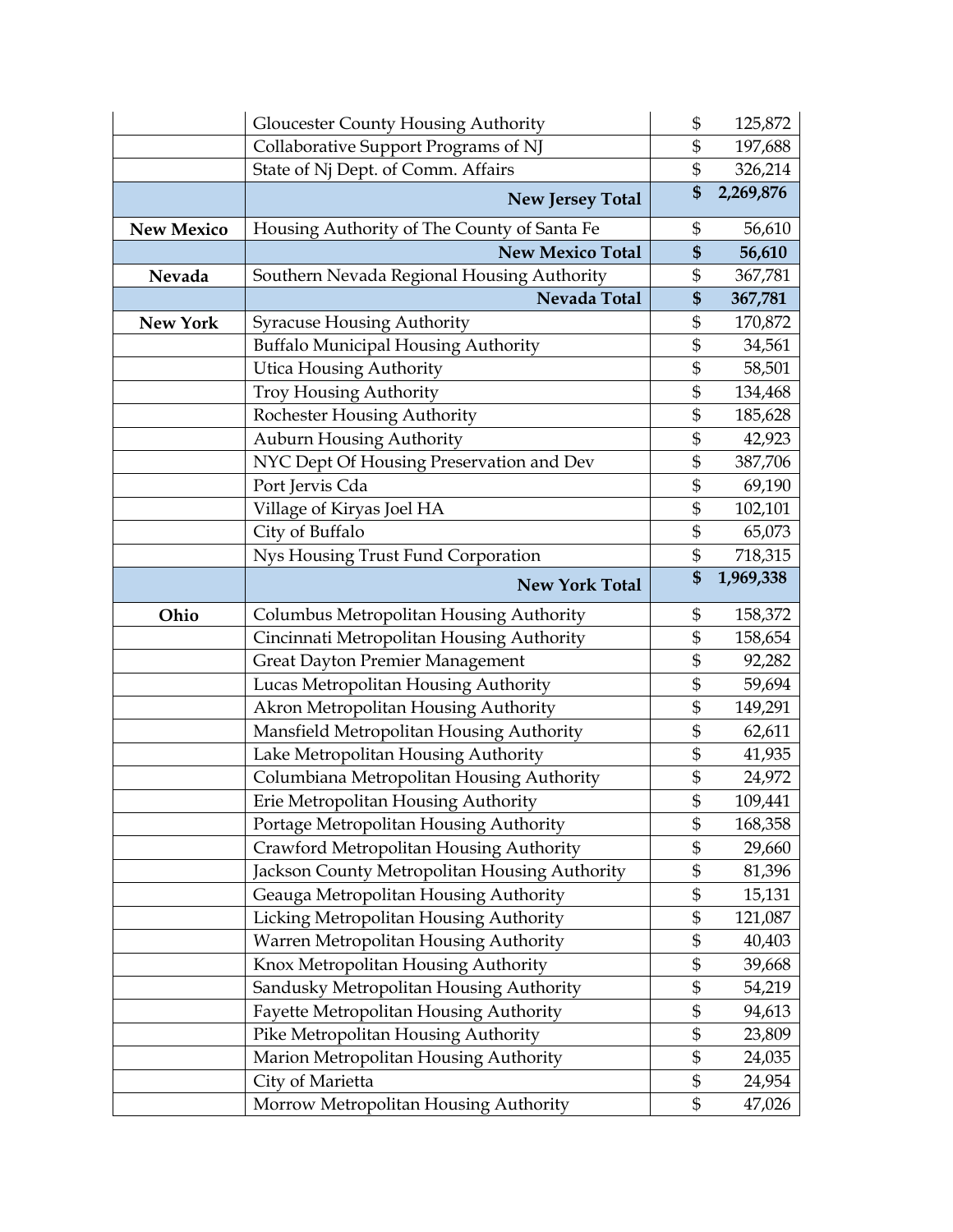|              | Highland Metropolitan Housing Authority                                       | \$            | 36,328            |
|--------------|-------------------------------------------------------------------------------|---------------|-------------------|
|              | <b>Emerald Development and Economic Network</b>                               | \$            | 256,324           |
|              | <b>Ohio Total</b>                                                             | \$            | 1,914,263         |
| Oklahoma     | Housing Authority of The City of Oklahoma City                                | \$            | 203,473           |
|              | Housing Authority of The City of Norman                                       | \$            | 74,216            |
|              | Oklahoma Total                                                                | \$            | 277,689           |
| Oregon       | Housing Authority of Clackamas County                                         | \$            | 285,268           |
|              | Housing Authority of Portland                                                 | \$            | 323,414           |
|              | Housing Authority & Comm Svcs Of Lane Co                                      | \$            | 122,000           |
|              | Housing Authority of The City of Salem                                        | \$            | 149,128           |
|              | Housing Authority of Jackson County                                           | \$            | 184,794           |
|              | Housing Authority of Yamhill County                                           | \$            | 322,476           |
|              | Linn-Benton Housing Authority                                                 | \$            | 123,271           |
|              | Housing Authority of Washington County                                        | \$            | 264,019           |
|              | Mid-Columbia Housing Authority                                                | \$            | 139,618           |
|              | Josephine Housing Community Development<br>Council                            | \$            | 46,135            |
|              | Northeast Oregon Housing Authority                                            | \$            | 48,945            |
|              | Central Oregon Regional Housing Authority                                     | \$            | 93,520            |
|              | <b>Oregon Total</b>                                                           | \$            | 2,102,588         |
|              |                                                                               |               |                   |
|              |                                                                               | \$            |                   |
| Pennsylvania | Housing Authority of The City of Pittsburgh<br>Philadelphia Housing Authority | $\frac{1}{2}$ | 45,354<br>475,589 |
|              | Allegheny County Housing Authority                                            | \$            | 82,698            |
|              | <b>Chester Housing Authority</b>                                              | \$            | 80,902            |
|              | Reading Housing Authority                                                     | \$            | 39,544            |
|              | Housing Authority of The County of Butler                                     | \$            | 31,257            |
|              | Montgomery County Housing Authority                                           | \$            | 216,895           |
|              | Housing Authority of The County of Beaver                                     | \$            | 44,637            |
|              | Housing Authority of The City of York                                         | \$            | 114,894           |
|              | Housing Authority County of Delaware                                          | \$            | 116,633           |
|              | The Housing Authority of Monroe County                                        | \$            | 79,236            |
|              | Housing Authority of The County of Franklin                                   | \$            | 60,355            |
|              | Housing Authority of The County of Dauphin                                    | \$            | 92,256            |
|              | The Housing Auth Of the City of Lancaster                                     | \$            | 36,963            |
|              | Housing Authority of The County of Chester                                    | \$            | 337,505           |
|              | <b>Bucks County Housing Authority</b>                                         | \$            | 210,872           |
|              | Housing Authority of The County of Jefferson                                  | \$            | 13,160            |
|              | Northampton County Housing Authority                                          | \$            | 64,363            |
|              | Housing Authority of The County of Union                                      | \$            | 47,405            |
|              | Housing Authority of The County of Clarion                                    | \$            | 56,598            |
|              | Centre County Housing Authority                                               | \$            | 56,856            |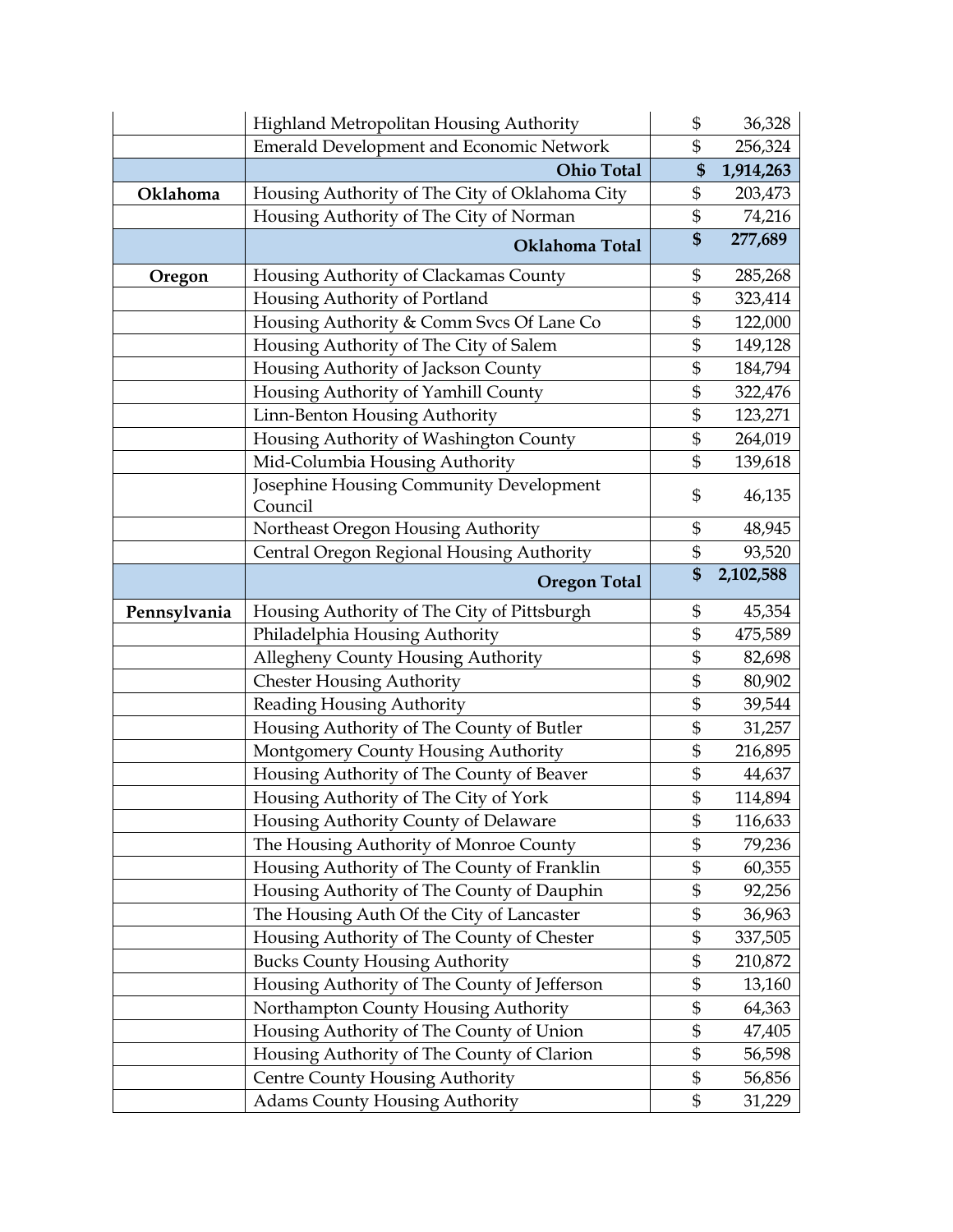|                    | Pennsylvania Total                             | \$<br>2,335,201 |
|--------------------|------------------------------------------------|-----------------|
| Rhode Island       | Housing Authority Providence                   | \$<br>181,273   |
|                    | Housing Authority of The City of Pawtucket     | \$<br>42,612    |
|                    | <b>Rhode Island Total</b>                      | \$<br>223,885   |
| <b>Puerto Rico</b> | Puerto Rico Public Housing Administration      | \$<br>140,143   |
|                    | Municipality of Aguadilla                      | \$<br>47,320    |
|                    | Municipality of Fajardo                        | \$<br>53,742    |
|                    | <b>Puerto Rico Total</b>                       | \$<br>241,205   |
| South<br>Carolina  | Housing Authority of The City of Columbia      | \$<br>81,568    |
|                    | Housing Authority of Spartanburg               | \$<br>176,160   |
|                    | The Greenville Housing Authority               | \$<br>44,965    |
|                    | Housing Authority of Beaufort                  | \$<br>44,499    |
|                    | Housing Authority of Myrtle Beach              | \$<br>158,818   |
|                    | South Carolina Total                           | \$<br>506,010   |
| <b>Tennessee</b>   | Memphis Housing Authority                      | \$<br>180,302   |
|                    | Knoxville's Community Development Corp.        | \$<br>160,134   |
|                    | Chattanooga Housing Authority                  | \$<br>86,842    |
|                    | Metropolitan Development & Housing Agency      | \$<br>137,367   |
|                    | Murfreesboro Housing Authority                 | \$<br>69,396    |
|                    | Franklin Housing Authority                     | \$<br>53,531    |
|                    | <b>Crossville Housing Authority</b>            | \$<br>18,519    |
|                    | <b>Tennessee Housing Development Agency</b>    | \$<br>147,185   |
|                    | <b>Tennessee Total</b>                         | \$<br>853,276   |
| <b>Texas</b>       | <b>Austin Housing Authority</b>                | \$<br>679,602   |
|                    | Housing Authority of Fort Worth                | \$<br>448,621   |
|                    | Houston Housing Authority                      | \$<br>921,269   |
|                    | San Antonio Housing Authority                  | \$<br>295,750   |
|                    | Housing Authority of The City of Brownsville   | \$<br>19,644    |
|                    | Corpus Christi Housing Authority               | \$<br>134,694   |
|                    | Housing Authority of The City of Dallas, Texas | \$<br>309,931   |
|                    | Housing Authority of The City of Waco          | \$<br>130,243   |
|                    | Housing Authority of The City of Laredo        | \$<br>89,835    |
|                    | Housing Authority of Texarkana                 | \$<br>58,491    |
|                    | Housing Authority of Lubbock                   | \$<br>58,334    |
|                    | Housing Authority of McKinney                  | \$<br>165,292   |
|                    | Housing Authority of Plano                     | \$<br>90,378    |
|                    | Robstown Housing Authority                     | \$<br>70,584    |
|                    | Housing Authority of The City of Abilene       | \$<br>268,585   |
|                    | Denton Housing Authority                       | \$<br>304,482   |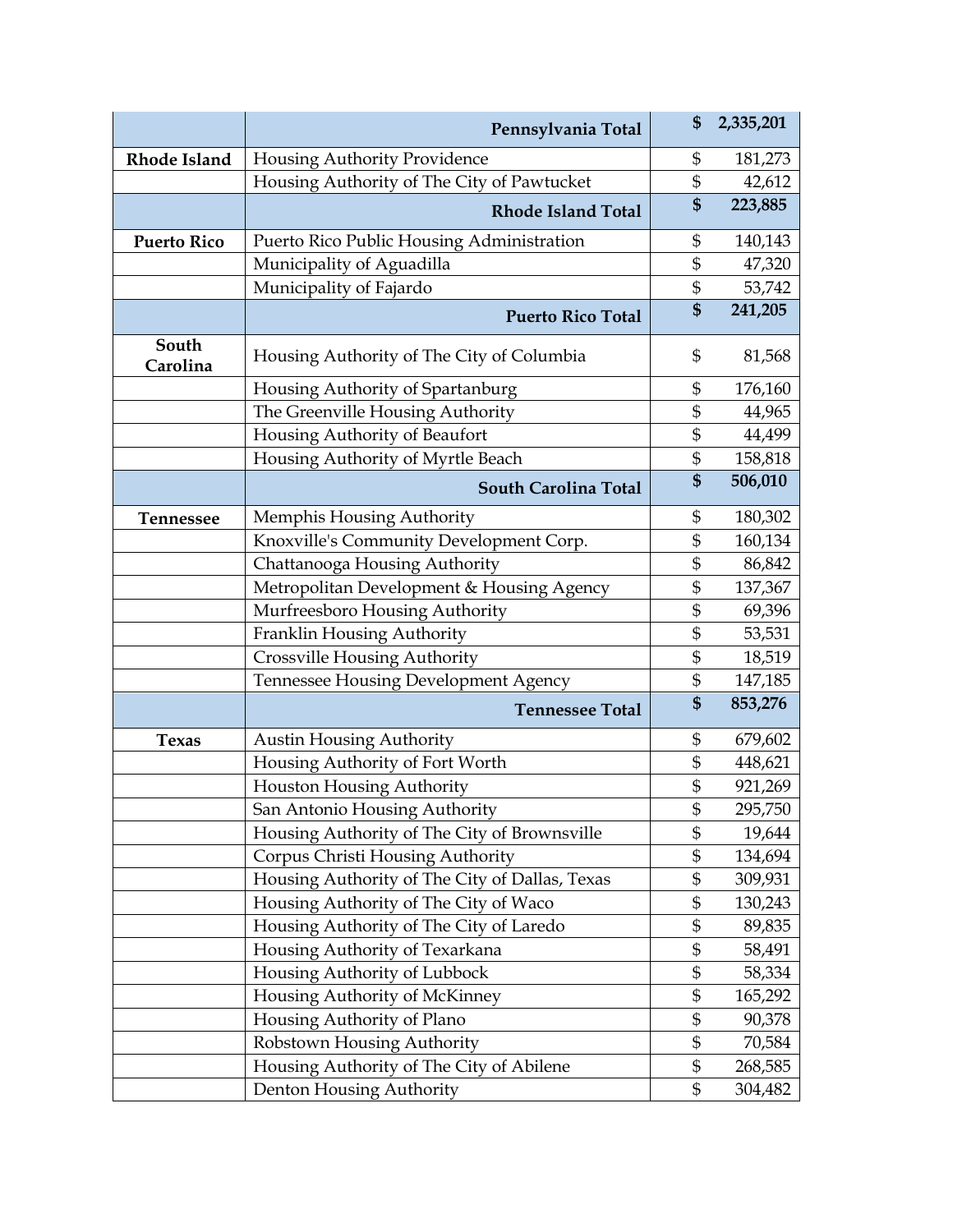|          | <b>Tarrant County Housing Assistance Office</b>                                           | \$<br>229,322            |
|----------|-------------------------------------------------------------------------------------------|--------------------------|
|          | El Paso County Housing Authority                                                          | \$<br>19,695             |
|          | Arlington Housing Authority                                                               | \$<br>132,174            |
|          | <b>Garland Housing Authority</b>                                                          | \$<br>76,794             |
|          | Bexar County Housing Authority                                                            | \$<br>144,260            |
|          | Housing Authority of Odessa                                                               | \$<br>76,825             |
|          | San Angelo Housing Authority                                                              | \$<br>37,486             |
|          | City of Amarillo                                                                          | \$<br>227,144            |
|          | Housing Authority of Travis County                                                        | \$<br>93,092             |
|          | <b>Central Texas Council of Governments</b>                                               | \$<br>112,451            |
|          | Dallas County Housing Assistance Program                                                  | \$<br>189,147            |
|          | Texas Department of Housing & Community                                                   |                          |
|          | Affairs                                                                                   | \$<br>105,034            |
|          | <b>Texas Total</b>                                                                        | \$<br>5,489,159          |
| Utah     | Housing Authority of The City of Ogden                                                    | \$<br>167,269            |
|          | Housing Authority of The County of Salt Lake                                              | \$<br>332,637            |
|          | Housing Authority of Salt Lake City                                                       | \$<br>97,184             |
|          | Housing Authority of Utah County                                                          | \$<br>28,090             |
|          | Weber Housing Authority                                                                   | \$<br>69,028             |
|          | Cedar City Housing Authority                                                              | \$<br>87,608             |
|          | <b>Utah Total</b>                                                                         | \$<br>781,816            |
| Virginia | Portsmouth Redevelopment & Housing Authority                                              | \$<br>158,874            |
|          | Bristol Redevelopment & Housing Authority                                                 | \$<br>37,005             |
|          | Newport News Redevelopment & Housng                                                       |                          |
|          | Authority                                                                                 | \$<br>266,718            |
|          |                                                                                           |                          |
|          |                                                                                           |                          |
|          | Alexandria Redevelopment & Housing Authority                                              | \$<br>164,178            |
|          | Norfolk Redevelopment & Housing Authority                                                 | \$<br>112,459            |
|          | Richmond Redevelopment & Housing Authority                                                | \$<br>153,404            |
|          | Danville Redevelopment & Housing Authority                                                | \$<br>190,094            |
|          | Roanoke Redevelopment & Housing Authority                                                 | \$<br>118,041            |
|          | Chesapeake Redevelopment & Housing Authority                                              | \$<br>102,316            |
|          | Lynchburg Redevelopment & Housing Authority                                               | \$<br>43,099             |
|          | Harrisonburg Redevelopment & Housing                                                      | \$<br>134,303            |
|          | Authority                                                                                 | \$                       |
|          | Hampton Redevelopment & Housing Authority<br>Fairfax County Redevelopment & Hsg Authority | \$<br>115,784<br>435,974 |
|          | Arlington County Dept of Human Services                                                   | \$<br>155,323            |
|          | County of Albemarle/Office of Housing                                                     | \$<br>36,980             |
|          |                                                                                           | \$<br>154,981            |
|          | Va. Beach Dept. Of Hsg & Neighborhood Pres.                                               | \$                       |
|          | James City County Office of Housing<br>People Inc. Of Southwest Virginia                  | \$<br>49,269<br>54,234   |